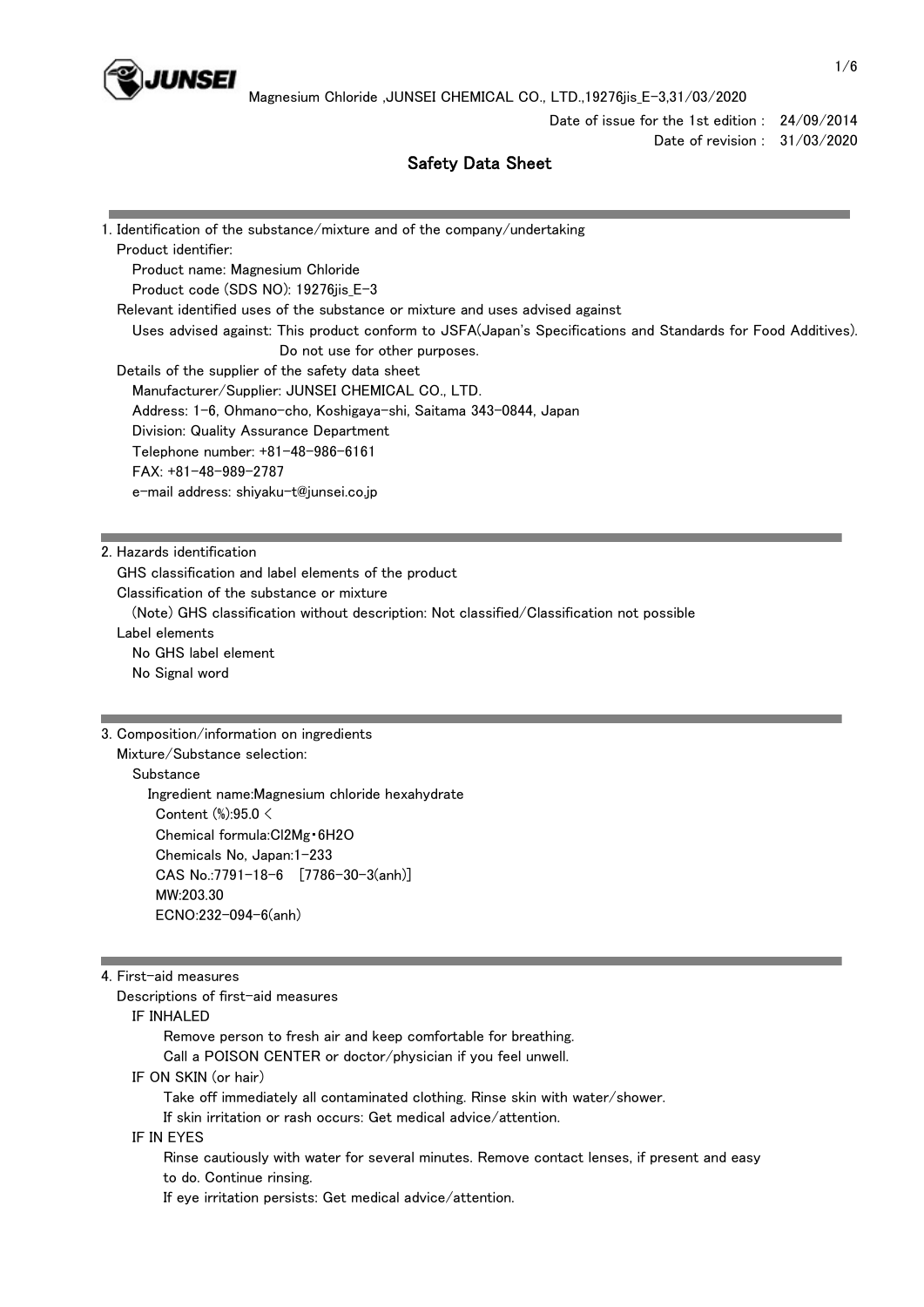

# IF SWALLOWED

Rinse mouth.

Call a POISON CENTER or doctor/physician if you feel unwell.

# 5. Fire-fighting measures

| Extinguishing media                                                                       |
|-------------------------------------------------------------------------------------------|
| Suitable extinguishing media                                                              |
| Use appropriate extinguishing media suitable for surrounding facilities.                  |
| The product is non-flammable.                                                             |
| Unsuitable extinguishing media data is not available.                                     |
| Specific hazards arising from the substance or mixture                                    |
| Containers may explode when heated.                                                       |
| Fire may produce irritating, corrosive and/or toxic gases.                                |
| Advice for firefighters                                                                   |
| Specific fire-fighting measures                                                           |
| Evacuate non-essential personnel to safe area.                                            |
| Special protective equipment and precautions for fire-fighters                            |
| Wear fire/flame resistant/retardant clothing.                                             |
| Wear protective gloves/protective clothing/eye protection/face protection.                |
| Firefighters should wear self-contained breathing apparatus with full face peace operated |
| positive pressure mode.                                                                   |

### 6. Accidental release measures

Personnel precautions, protective equipment and emergency procedures

Ventilate area until material pick up is complete.

Wear proper protective equipment.

Environmental precautions

Avoid release to headsprings, rivers, lakes, ocean and groundwater.

Methods and materials for containment and cleaning up

Absorb spill with inert material (dry sand, earth, et al), then place in a chemical waste container.

Preventive measures for secondary accident

Collect spillage.

### 7. Handling and storage

Precautions for safe handling

# Preventive measures

(Exposure Control for handling personnel)

Avoid breathing dust/fume/gas/mist/vapors/spray.

### (Protective measures against fire and explosion)

Keep away from heat/sparks/open flames/hot surfaces. - No smoking.

#### (Exhaust/ventilator)

Exhaust/ventilator should be available.

(Safety treatments)

Avoid contact with skin.

Avoid contact with eyes.

### Safety Measures

Wear protective gloves, protective clothing or face protection.

Use personal protective equipment as required.

When using do not eat, drink or smoke.

Any incompatibilities data is not available.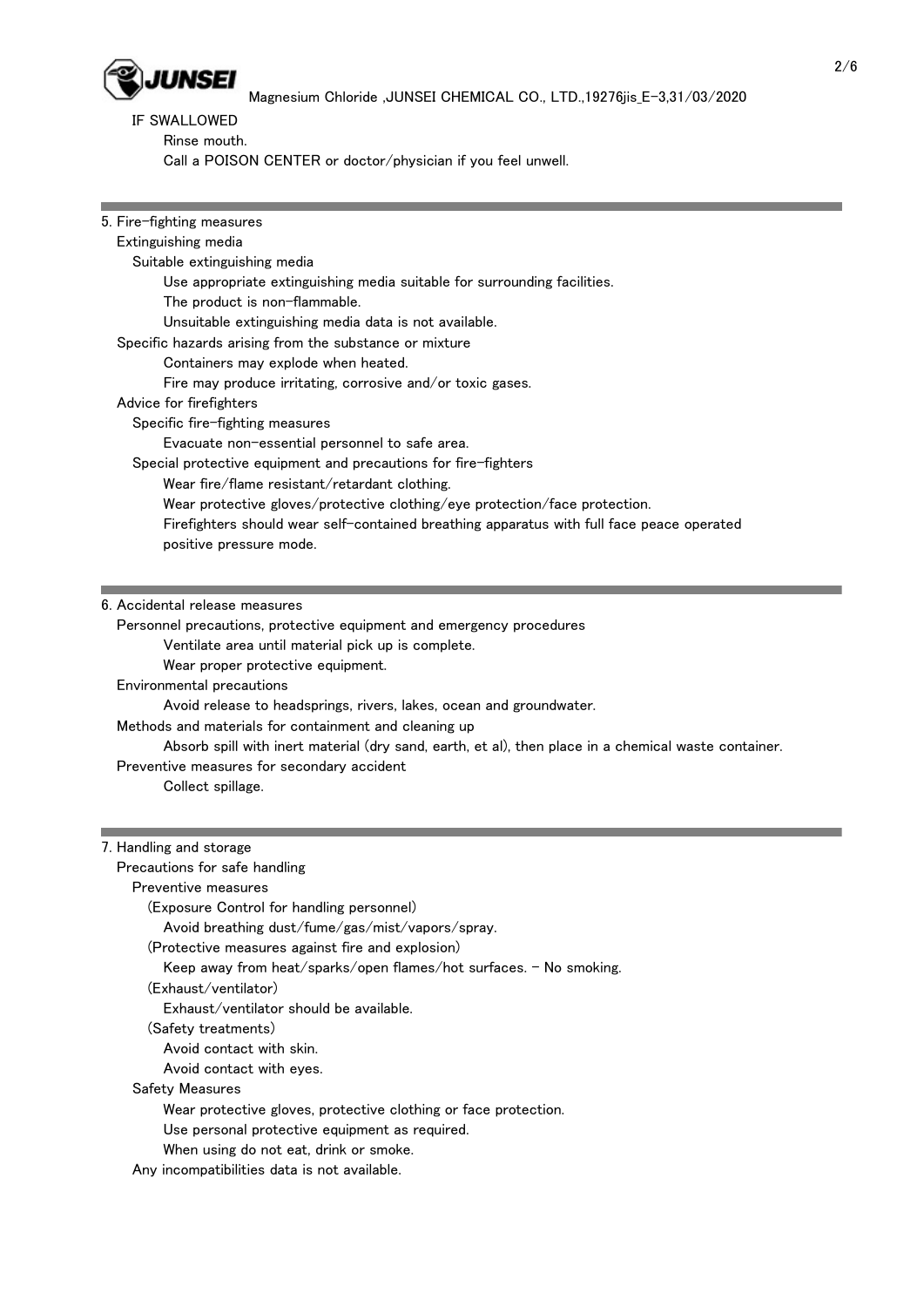

Storage

Conditions for safe storage

Store in a well-ventilated place. Keep container tightly closed.

Keep cool. Protect from sunlight.

Container and packaging materials for safe handling data is not available.

8. Exposure controls/personal protection Control parameters Control value in MHLW is not available. Adopted value Adopted value in JSOH is not available. Adopted value in ACGIH is not available. OSHA-PEL value is not available. NIOSH-REL value is not available. Exposure controls Appropriate engineering controls Do not use in areas without adequate ventilation. Eye wash station should be available. Washing facilities should be available. Individual protection measures Respiratory protection Wear respiratory protection. Hand protection Wear protective gloves. Consult with your glove and/or personnel equipment manufacturer for selection of appropriate compatible materials. Eye protection Wear safety glasses with side-shields. Wear eye/face protection. Skin and body protection Wear impervious clothing and boots in case of repeated or prolonged treatment.

# 9. Physical and Chemical Properties

 Information on basic physical and chemical properties Physical state: Crystals, powder, fragment, grain or block Color: Colorless~white Odor data is not available. Odor threshold data is not available. pH:  $5.0 \sim 6.5$  (50 g/L, 25°C) Boiling point or initial boiling point: 1412℃ Boiling range data is not available. Evaporation rate data is not available. Melting point/Freezing point: 117℃ Decomposition temperature data is not available. Self-Accelerating Decomposition Temperature/SADT data is not available. Flammability (gases, liquids and solids): Non-ignitable Flash point data is not available. Auto-ignition temperature data is not available. Critical temperature data is not available. Lower and upper explosion limit/flammability limit data is not available. Vapor pressure data is not available. Vapor density data is not available.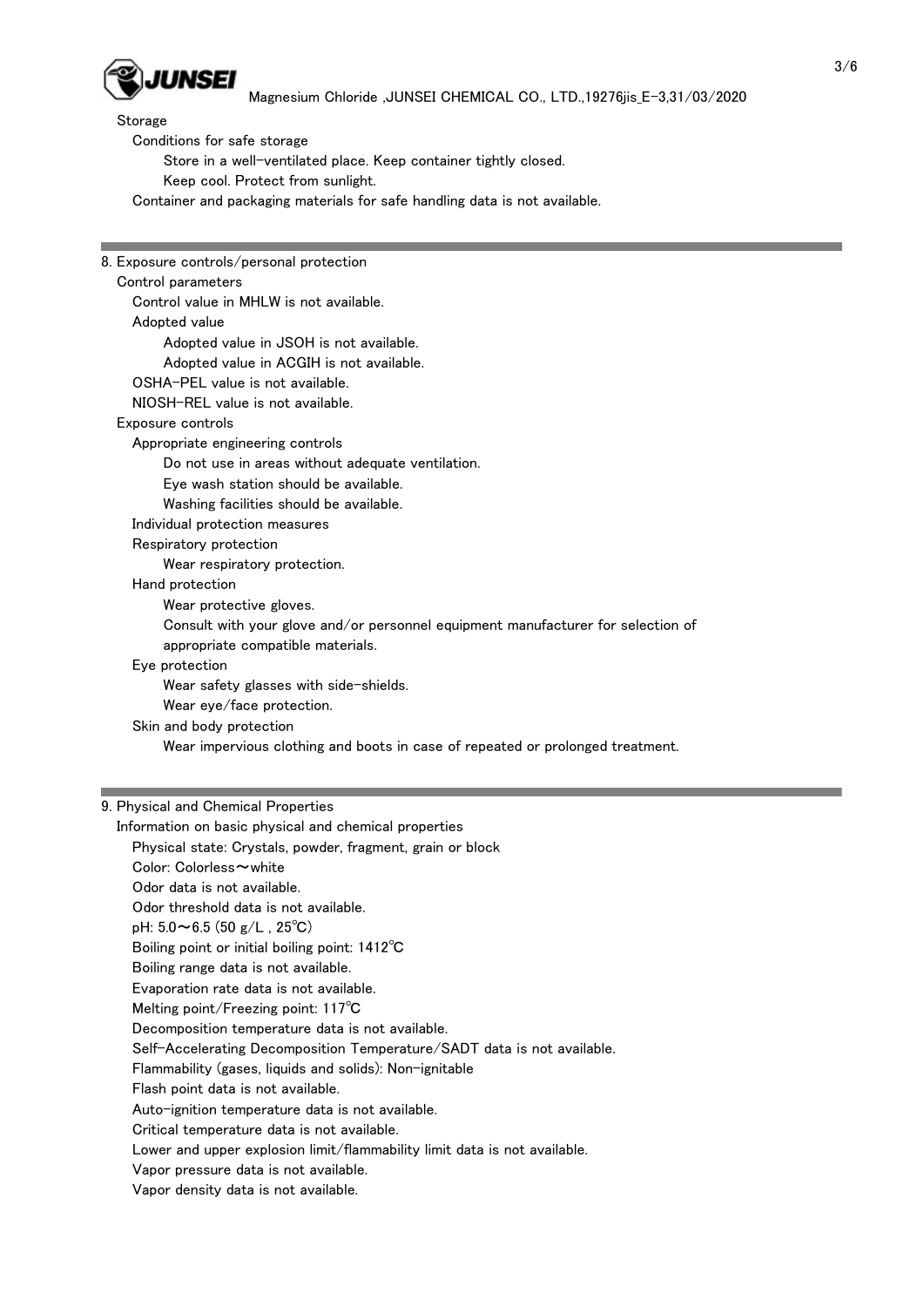

### Magnesium Chloride ,JUNSEI CHEMICAL CO., LTD.,19276jis\_E-3,31/03/2020

 VOC data is not available. Relative vapor density (Air=1) data is not available. Relative density of the Vapor/air - mixture at  $20^{\circ}$ C (Air = 1) data is not available. Density and/or relative density: ca. 1.57g/cm3(20℃) Dynamic viscosity data is not available. Kinematic viscosity data is not available. Solubility: Solubility in water: 1670g/liter(20℃) Solubility in solvent: Freely soluble in ethanol(99.5). n-Octanol/water partition coefficient data is not available. No Particle characteristics data is not available.

# 10. Stability and Reactivity

**Reactivity** 

 Runaway polymerization will not occur. Chemical stability Stable under normal storage/handling conditions. Deliquescent. Possibility of hazardous reactions data is not available. Conditions to avoid Contact with incompatible materials. Moisture. Heat. Incompatible materials data is not available. Hazardous decomposition products

Magnesium oxides, Chlorides

# 11. Toxicological Information

 Information on toxicological effects Acute toxicity data is not available. Irritant properties

 Skin corrosion/irritation data is not available. Serious eye damage/irritation data is not available. Allergenic and sensitizing effects data is not available. Mutagenic effects data is not available. Carcinogenic effects data is not available. Reproductive toxicity data is not available. STOT STOT-single exposure data is not available.

 STOT-repeated exposure data is not available. Aspiration hazard data is not available.

### 12. Ecological Information

Ecotoxicity data is not available.

Persistence and degradability data is not available.

Bioaccumulative potential data is not available.

Mobility in soil data is not available.

Ozone depleting chemical data is not available.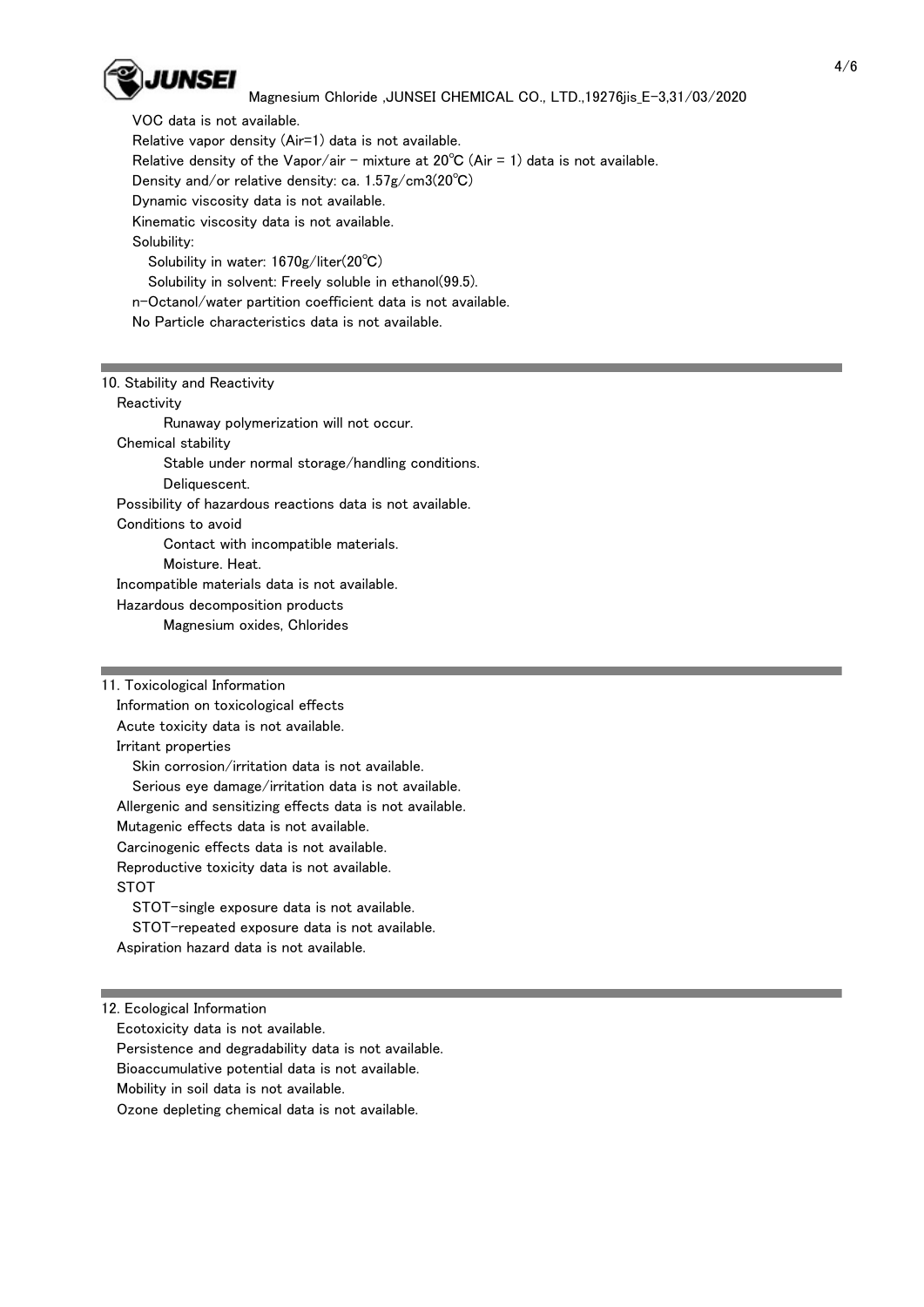

#### 13. Disposal considerations

 Description of waste residues and information on their safe handling and methods of disposal, including the disposal of any contaminated packaging Waste treatment methods

Dispose of contents/container in accordance with local/national regulation.

# 14. Transport Information Not applicable to UN No., UN CLASS Environmental hazards MARPOL Annex  $III$  - Prevention of pollution by harmful substances Marine pollutants (yes/no) : no

#### 15. Regulatory Information

 Safety, health and environmental regulations/legislation specific for the substance or mixture Environmental hazards Transport in bulk according to Annex II of MARPOL73/78 and IBC Code Noxious Liquid ; Cat. Z Magnesium chloride hexahydrate US major regulations

Chemicals listed in TSCA Inventory

Magnesium chloride (anh)

Other regulatory information

 We are not able to check up the regulatory information with regard to the substances in your country or region, therefore, we request this matter would be filled by your responsibility.

 Regulatory information with regard to this substance in your country or in your region should be examined by your own responsibility.

 Ensure this material in compliance with federal requirements and ensure conformity to local regulations.

 Regulatory information in this section are limited to intentional ingredient(s), but does not contain information on non-intentional ingredients or impurities which are not informed by supplier(s).

### 16. Other information

#### Reference Book

 Globally Harmonized System of classification and labelling of chemicals, (6th ed., 2015), UN Recommendations on the TRANSPORT OF DANGEROUS GOODS 20th edit., 2017 UN IMDG Code, 2018 Edition (Incorporating Amendment 39-18) IATA Dangerous Goods Regulations (60th Edition) 2019 Classification, labelling and packaging of substances and mixtures (table3-1 ECNO6182012) 2016 EMERGENCY RESPONSE GUIDEBOOK (US DOT) 2019 TLVs and BEIs. (ACGIH) http://monographs.iarc.fr/ENG/Classification/index.php JIS Z 7253 : 2019 JIS Z 7252 : 2019 2019 Recommendation on TLVs (JSOH) Supplier's data/information Chemicals safety data management system "GHS Assistant" (https://www.asahi-ghs.com/) NITE Chemical Risk Information Platform(NITE-CHRIP) https://www.nite.go.jp/en/chem/chrip/chrip\_search/systemTop